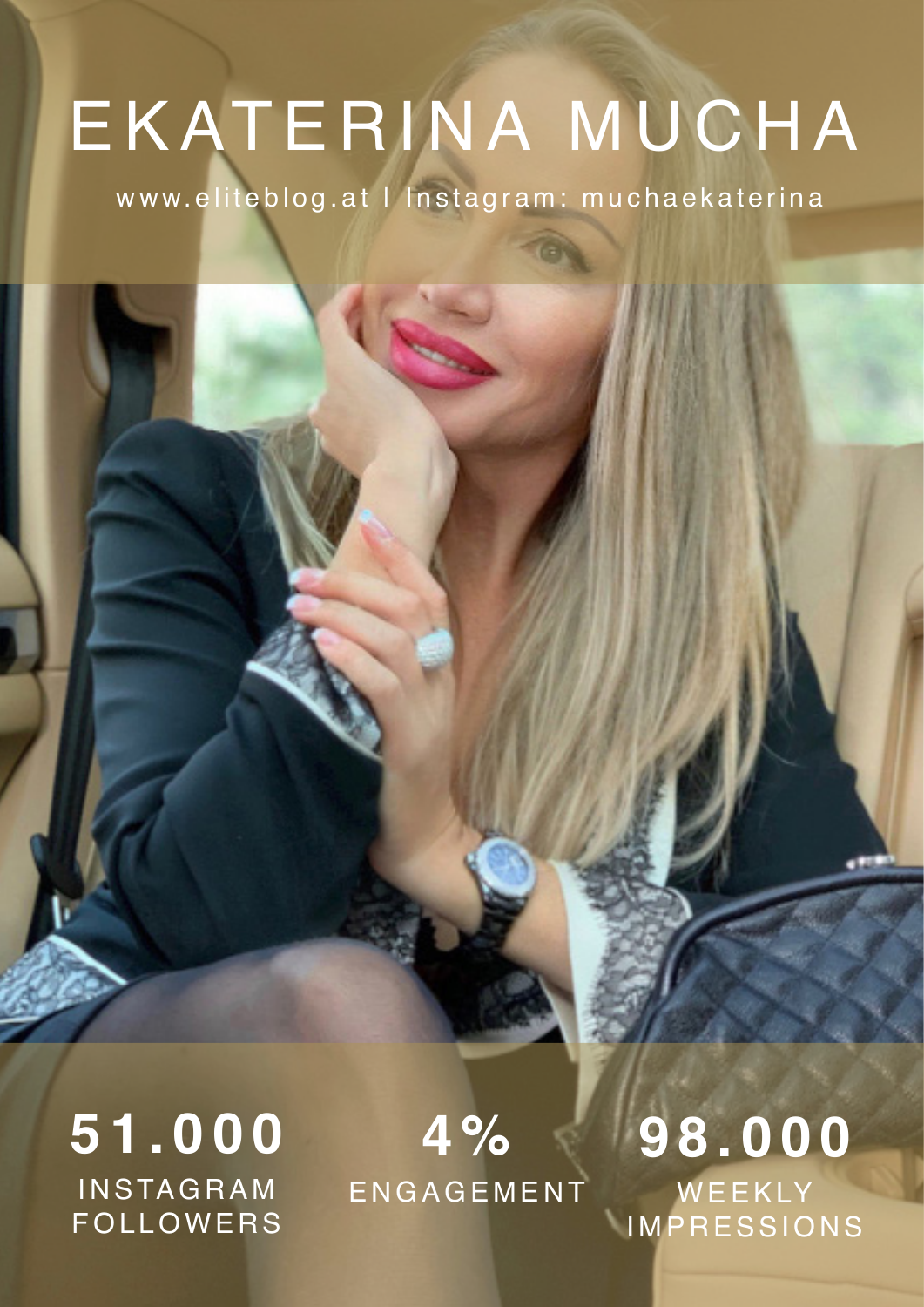### ABOUT ME

#### Ekaterina Mucha ekaterina@mucha.at www.eliteblog.at

Elsewhere, self-proclaimed experts report about luxury watches, designer items, couture, brands or hi-tech. However, it is difficult for them to hide that most of what they report is beyond their economic reach. But how should someone report on the beautiful, elegant and noble things that life has to offer, if they only know about it from hearsay, from brochures or from press releases.

ELITE is different: The publishers Ekaterina and Christian Mucha, who have been producing and distributing this magazine for a decade, are part of the jet set and are among the bestknown society figures in Austria.

As publishers of the largest travel magazine and a gastronomy magazine, the Muchas have

circled the globe far more than a dozen times on their countless trips, flights and cruises.

Ekaterina Mucha, academic aesthete and critical source of information, now gives insights into your research with the ELITE blog. It opens a door into her world of enjoyment and gives insights into her favorites in terms of high-class. The ELITE editor-in-chief, born in St. Petersburg, lived and studied for 6 years in Italy and speaks 5 foreign languages. She was invited to Austria as a manager in 2006 after completing her law studies. Since then, she has held management and controlling functions at "Mucha-Verlag", later the "MG MedienGruppe". For several years she has also been editor-inchief of ELITE.

#### NOVEMBER 2021

### MY AUDIENCE

57% male

68% ages 18–54

**muchaekaterina** (since May 2018)

W eliteblog.com (since February 2018)

TOP COUNTRIES

22% Austria

16% Russia

11% Germany

10% England

TOP CITIES Vienna Moscow Munich Milan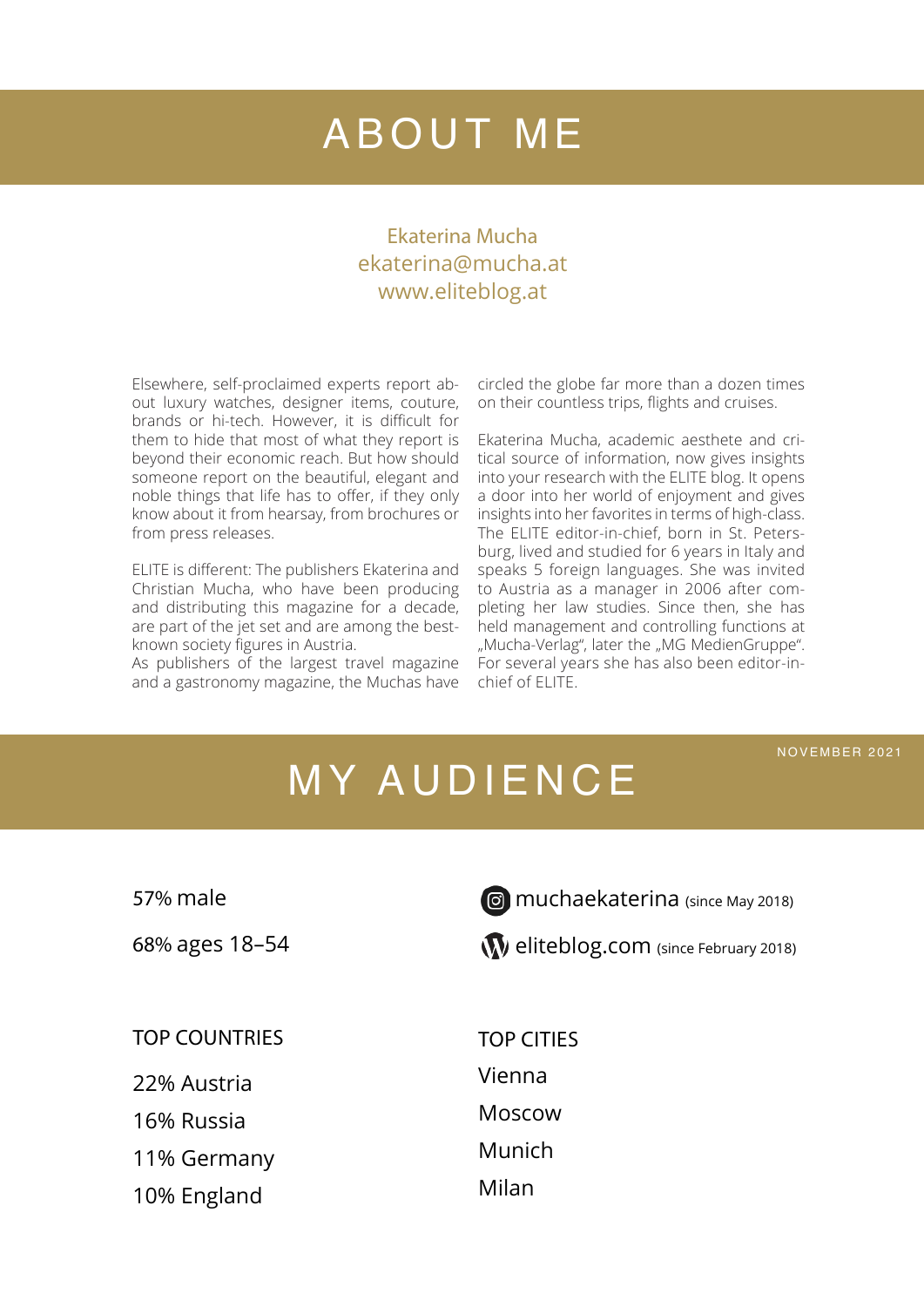#### COLLABORATIONS



#### BRANDS

Armani, Alexander McQueen, Bally, Bell&Ross, Bottega Veneta, Boucheron, Breitling, Burberry, Burlington, Bvlgari, Cartier, Cavalli, Chanel, Chopard, Christian Dior, De Grisogono, Dolce & Gabbana, Jaeger-LeCoultre, Ermenegildo Zegna, Estée Lauder, Etro, Escada, Gucci, HENKEL, IWC, Lancome, Louis Vuitton, L'Oreal, Max Mara, Miu Miu, Moët Hennessy, Panerai, Piaget, Prada, Roberto Cavalli, Ralph Lauren, Roger Dubuis, Salvatore Ferragamo, Shiseido, Swarovski, Tiffany, Tom Ford, Tommy Hilfiger, Valentino, Versace, Yves Saint Laurent